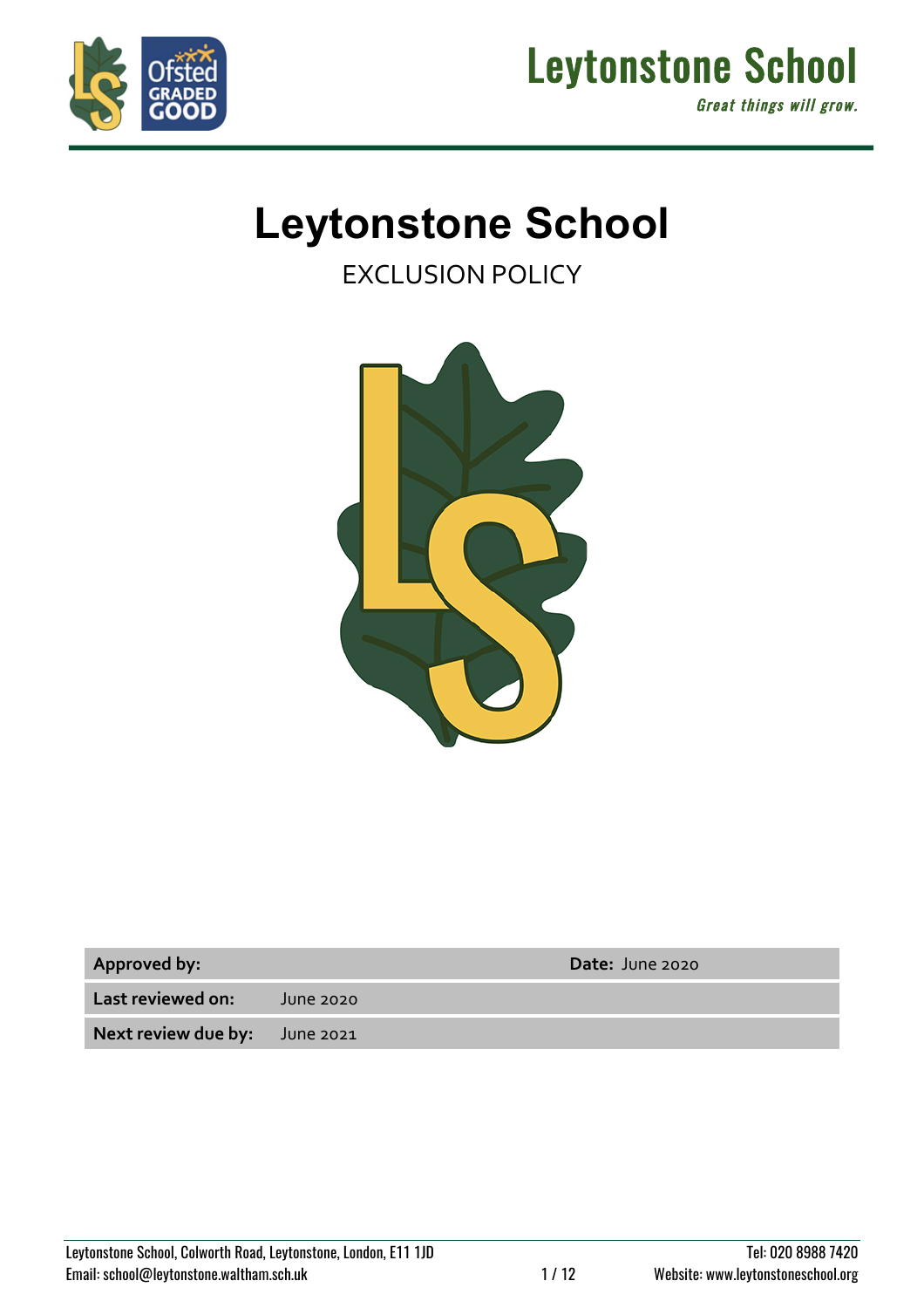# **Contents**



 $2/12$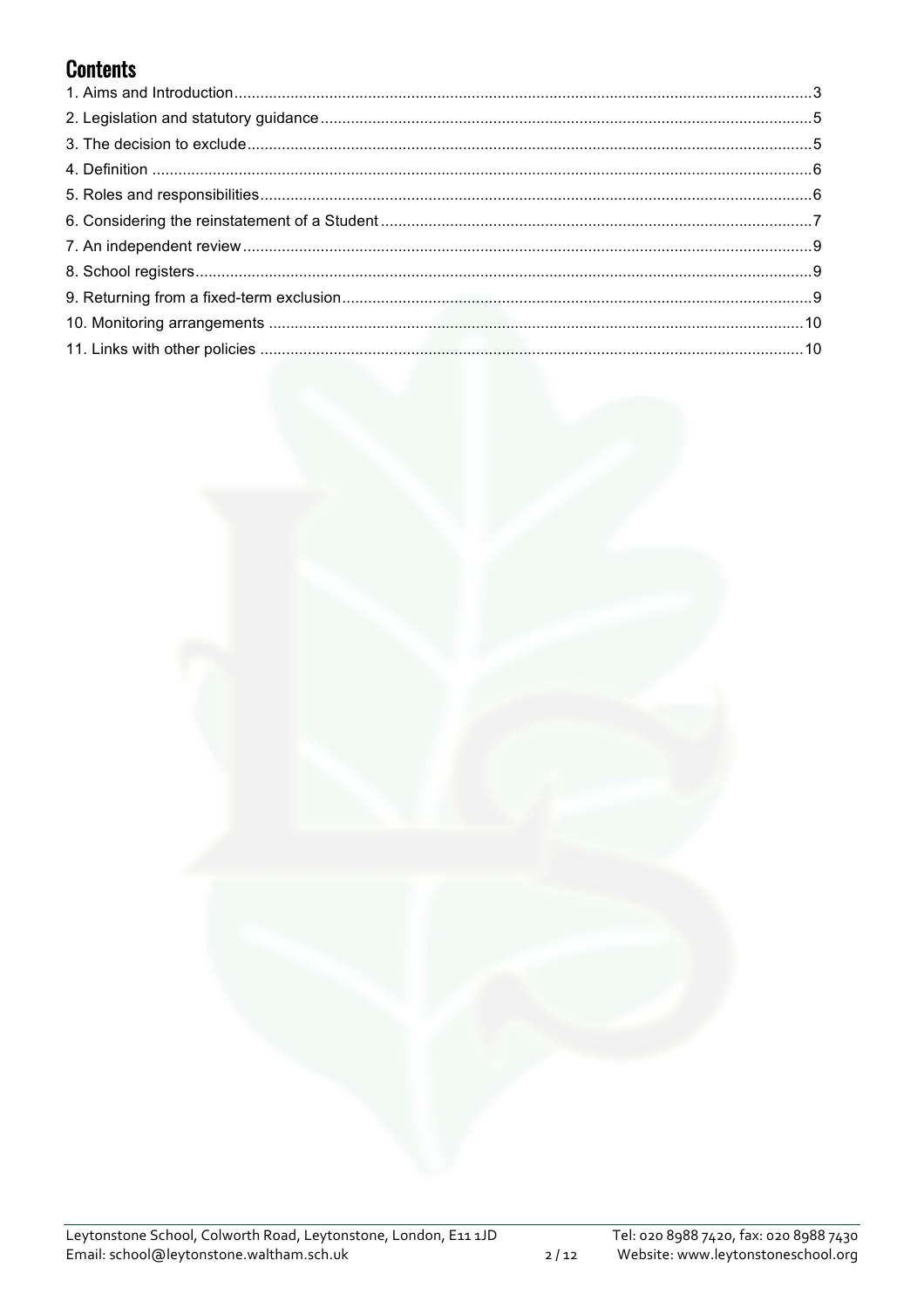# 1. **Aims and Introduction**

'Leytonstone School is a village.

We are proud, a family, a community; we are citizens.

We work hard together, hands held, challenged to improve, and we improve, every day.

Every member of our community is dedicated to growth. We are both teacher and student; when we make mistakes, we reflect, regroup and improve.'

Our school aims to ensure that:

- The exclusions process is applied fairly and consistently
- The exclusions process is understood by governors, staff, parents and students
- Students in school are safe and happy
- Students do not become NEET (not in education, employment or training)

#### **Introduction**

The decision to exclude a student will be taken in the following circumstances:

(a) In response to a serious breach of the school's Behaviour Policy

(b) If allowing the student to remain in school would seriously harm the education or welfare of other persons or the student him/herself in the school.

Exclusion is an extreme sanction and is only administered by the Head Teacher. Exclusion, whether for a fixed term or permanent may be used for any of the following:

- 1) Verbal abuse to staff and others
- 2) Verbal abuse to students
- 3) Physical abuse towards/attack on staff
- 4) Physical abuse towards/attack on students
- 5) Indecent behaviour
- 6) Damage to property
- 7) Misuse of illegal drugs
- 8) Misuse of other substances
- 9) Theft
- 10)Serious actual or threatened violence against another student or a member of staff
- 11)Sexual abuse or assault
- 12)Supplying or possession of an illegal drug
- 13)Carrying an offensive weapon
- 14)Arson
- 15)Unacceptable behaviour which has previously been reported and for which school sanctions and other interventions have not been successful in modifying the student's behaviour.
- 16)Refusal to engage in the school's internal exclusion procedure
- 17)Bringing the school into disrepute

[All of which constitute examples of unacceptable conduct, and are infringements of the school's behaviour policy]

This is not an exhaustive list and there may be other situations where the Head Teacher makes the judgement that exclusion is an appropriate sanction.

At times the Head Teacher will decide not to use the extreme sanction of an exclusion but will decide that a Pastoral Support Plan should be drawn up to try avoid the sanction of an exclusion in the future. This might be accompanied by an internal exclusion.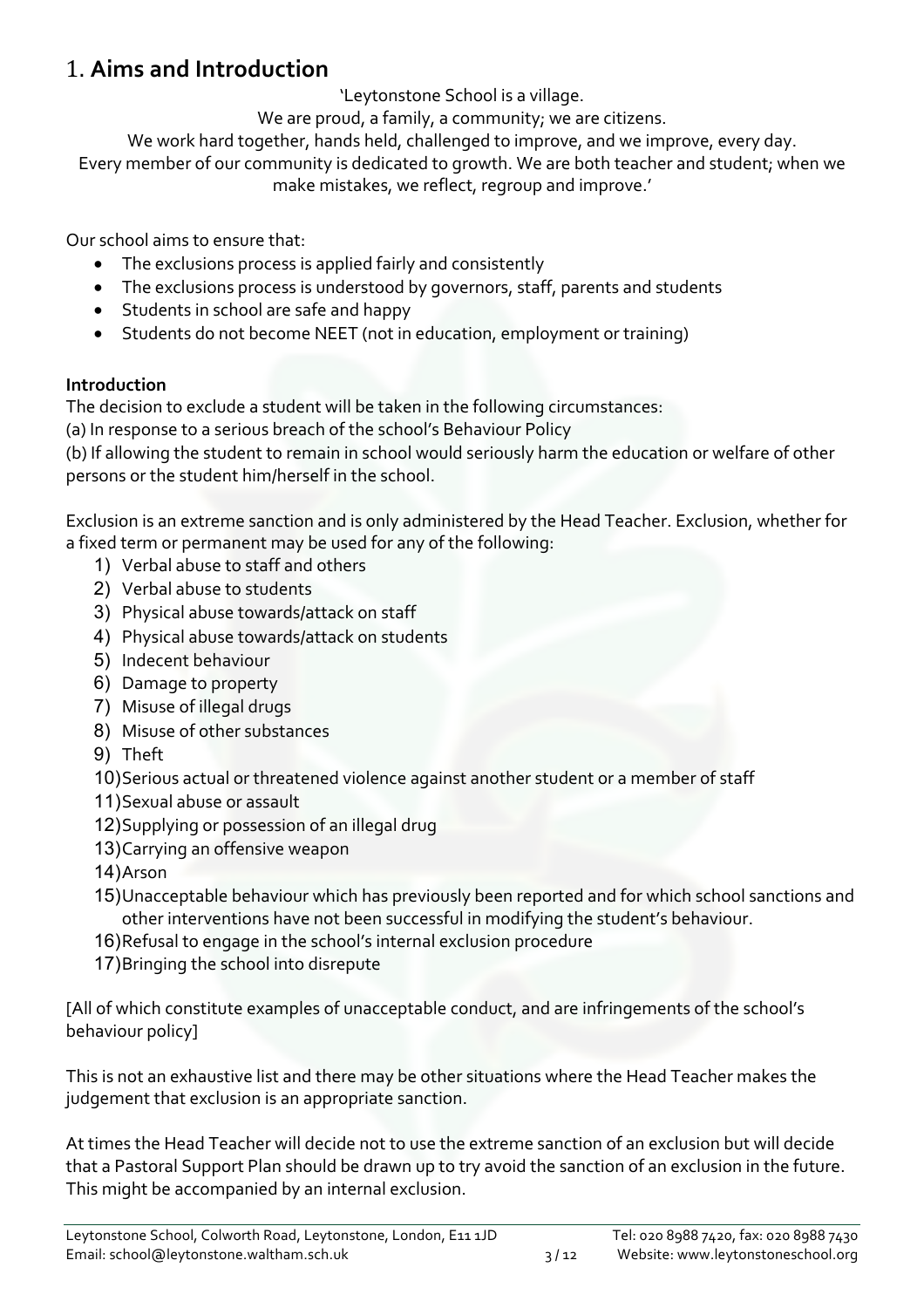The school believes that the best place to help a student to improve their learning and to manage their behaviour better is being in school. Exclusion from the School is a last resort to give space and time for a more effective sustainable solution to be found.

#### **FORMS OF EXCLUSION**

The school adopts a number of forms of exclusion but in all cases of any period of exclusion from a student's normal educational experience a full and complete record is to be kept in order to allow for analysis against the following objectives:

- To support a return to positive conduct with key indicators demonstrating improvement in conduct.
- To continue to provide a learning experience that allows academic progress to be made.

#### **Individual Behaviour Plan (IBP)**

This is not a formal exclusion tool for the management of serious negative conduct but is a precursor to exclusion should the student's conduct not improve and meet conditions that are set as part of the agreement. The agreement is to be signed by the student, their parents/carers and the school, and copies retained by all parties. This document is also used to support classroom teachers and the student to improve their behaviour.

#### **PASTORAL SUPPORT PROGRAMME (PSP)**

A **PSP** is a structured and co-ordinated 16-week school intervention for secondary schools, designed to support students at risk of permanent exclusion. It is intended to support students to avoid exclusion and is not intended to be a step in the process of permanent exclusion.

#### **INTERNAL EXCLUSION**

A period of exclusion where students spend a day or more working away from their peers on the school site within the Internal Exclusion provision. The school provides work to be completed during the period of exclusion and is likely to involve work with our specialist staff in order to reflect and support a return to positive conduct. If it is clear that the Internal Exclusion provision is not being effective in deterring poor behaviour, the school will consider alternative strategies for addressing that behaviour. It is at this stage that a child may be referred to the Waltham Forest Fair Access Panel so that alternative approaches can be discussed and a period of respite within the Borough might be deemed appropriate.

#### **FIXED-TERM EXCLUSION**

A period of exclusion from the school site for a defined number of days where parents/carers are fully responsible for their child being at home during school hours. A fixed term exclusion may also be served in an alternative provision as arranged. The school provides work to be completed at home during the period of exclusion, arranged by the student's Head of Year, and is to be brought back into school at the reintegration meeting following fixedterm exclusion. Heads of Year should see Appendix 2 for further details on the procedure for reintegration following fixed-term exclusion.

#### **PERMANENT EXCLUSION**

Permanent exclusion is extremely rare. There are, however, circumstances whereby a student's behaviour means that we are no longer meeting their educational needs, and those of other students, by continuing to educate them at the School.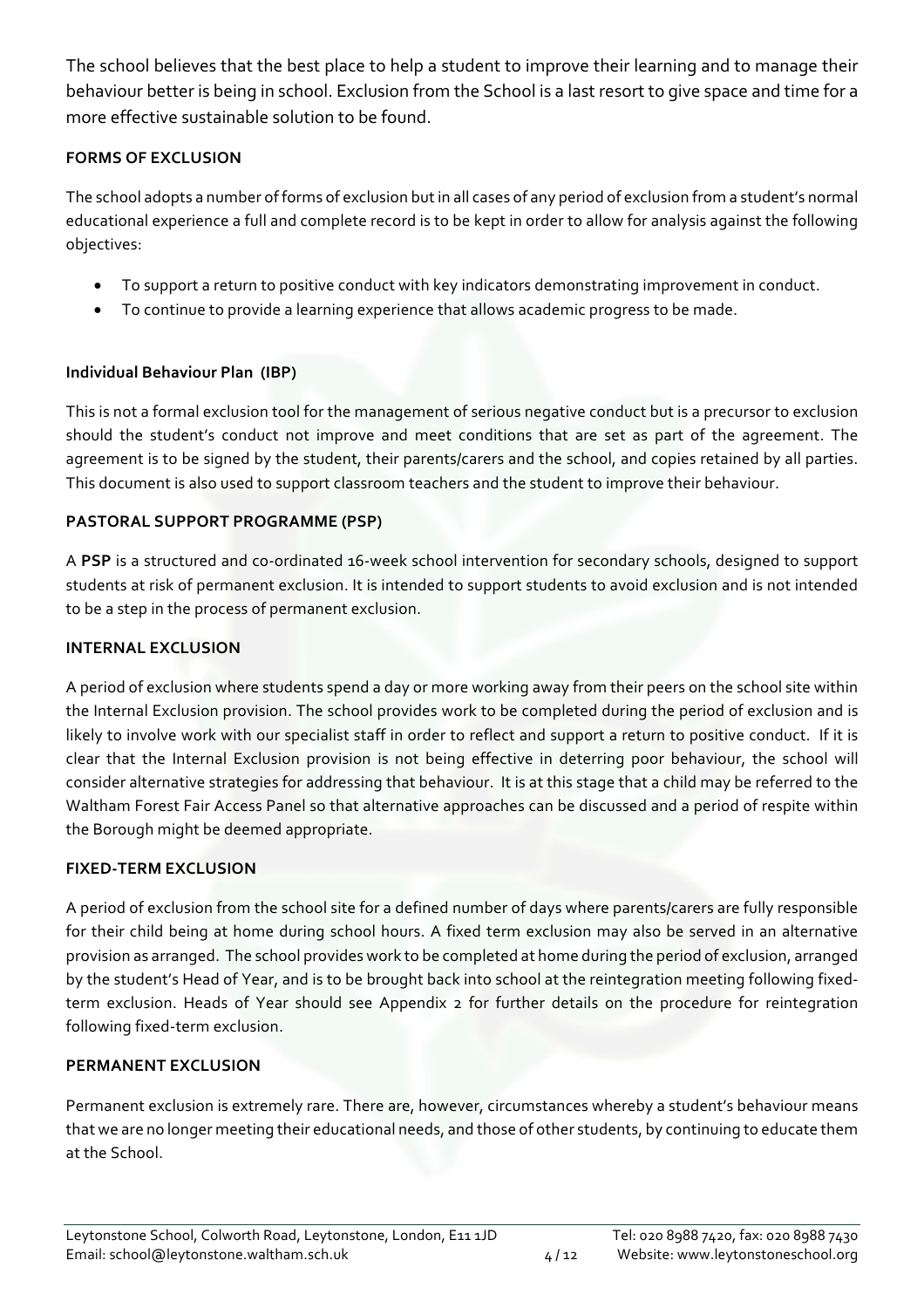# **2. Legislation and statutory guidance**

This policy is based on statutory quidance from the Department for Education: Exclusion from maintained schools, academies and Student referral units (PRUs) in England.

It is based on the following legislation, which outline schools' powers to exclude students:

- Section 52 of the Education Act 2002, as amended by the Education Act 2011
- The School Discipline (Student Exclusions and Reviews) (England) Regulations 2012
- Sections 64-68 of the School Standards and Framework Act 1998
- In addition, the policy is based on:
- Part 7, chapter 2 of the Education and Inspections Act 2006, which looks at parental responsibility for excluded students
- Section 579 of the Education Act 1996, which defines 'school day'
- The Education (Provision of Full-Time Education for Excluded Students) (England) Regulations 2007, as amended by The Education (Provision of Full-Time Education for Excluded Students) (England) (Amendment) Regulations 2014

# **3. The decision to exclude**

Only the Head Teacher, or acting Head Teacher, can exclude a student from school. A permanent exclusion will be taken as a last resort.

Our school is aware that off-rolling is unlawful. Ofsted defines off-rolling as:

"…the practice of removing a student from the school roll without a formal, permanent exclusion or by encouraging a parent to remove their child from the school roll, when the removal is primarily in the interests of the school rather than in the best interests of the Student."

We are committed to following all statutory exclusions procedures to ensure that every child receives an education in a safe and caring environment.

A decision to exclude a student will be taken only:

- In response to serious or persistent breaches of the school's behaviour policy, **and**
- If allowing the student to remain in school would seriously harm the education or welfare of others
- Before deciding whether to exclude a student, either permanently or for a fixed period, the Head Teacher will:
- Consider all the relevant facts and evidence, including whether the incident(s) leading to the exclusion were provoked
- Allow the student to give their version of events
- Consider if the student has special educational needs (SEN)

### **3.1 Permanent Exclusion**

The decision to exclude a student permanently is a serious one. There are two main types of situation in which permanent exclusion may be considered:

1. The first is a final, formal step in a concerted process for dealing with disciplinary offences following the use of a wide range of other strategies, which have been used without success. It is an acknowledgement that all available strategies have been exhausted and is used as a last resort.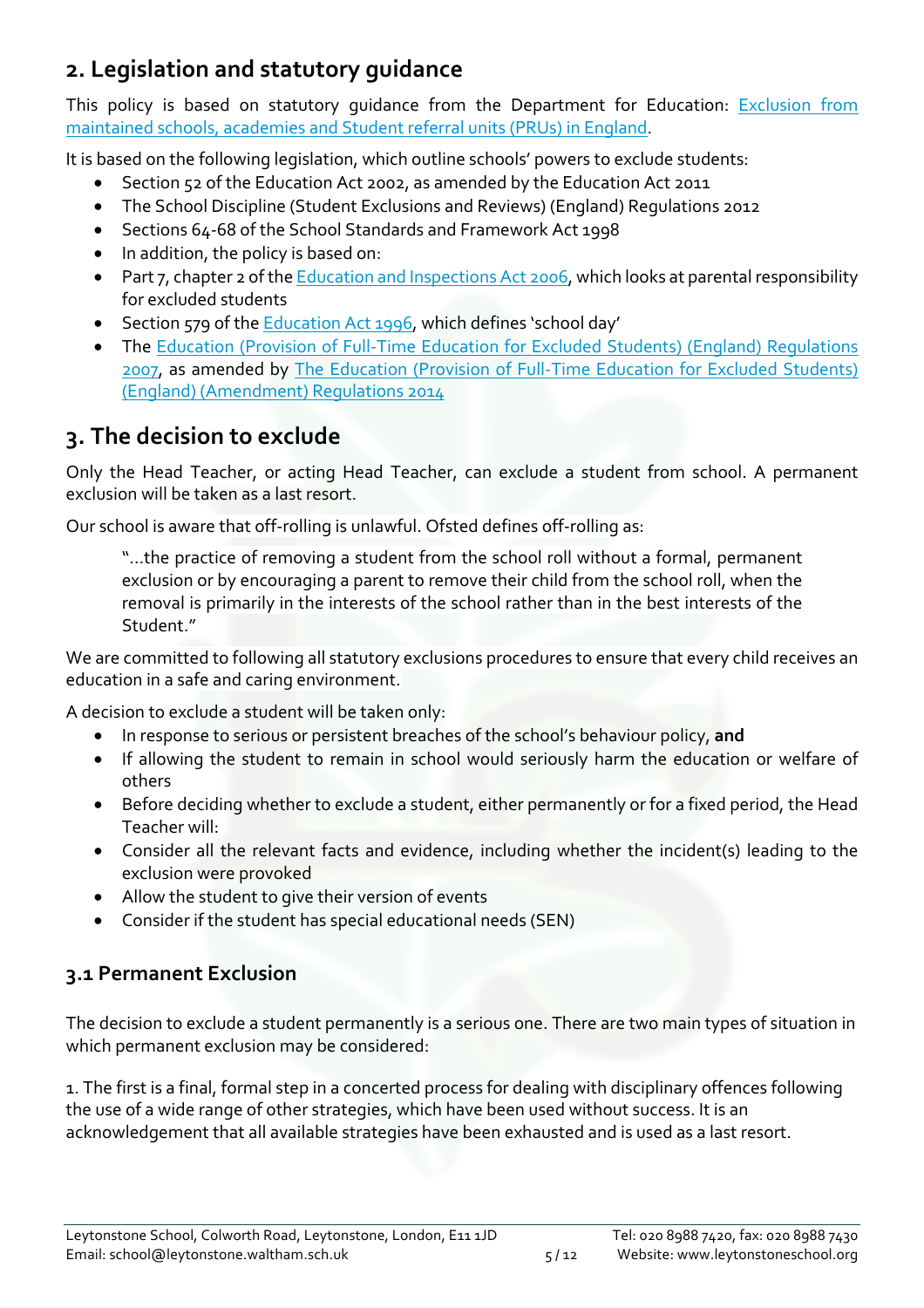2. The second is where there are exceptional circumstances and it is not appropriate to implement other strategies and where it could be appropriate to permanently exclude a student for a first or 'one off' offence. These might include:

- Serious actual or threatened violence against another student or a member of staff
- Sexual abuse or assault
- Supplying an illegal drug
- Carrying an Offensive Weapon (Offensive weapons are defined in the Prevention of Crime Act 1993 as "any article made or adapted for causing injury to the person; or intended by the person having it with him for such use by him".
- Arson
- Behaviour which poses a significant risk to the child's own safety.

The school will involve the police for any relevant offences. These instances are not exhaustive but indicate the severity of such offences and the fact that such behaviour seriously affects the discipline and well-being of the school.

## **3.2 Fair Access Panel (FAP)**

The school is part of a consortium of all state secondary schools in Waltham Forest. As a group we regularly meet and attempt to support each other by offering students a fresh start and alternative provision if the school has exhausted all reasonable means of supporting a student with improving their conduct and behaviour. The School will use the FAP if a student is facing permanent exclusion or the levels of fixed Term exclusion are becoming excessive.

# **4. Definition**

For the purposes of exclusions, school day is defined as any day on which there is a school session. Therefore, INSET or staff training days do not count as a school day.

# **5. Roles and responsibilities**

#### **5.1 The Head Teacher**

#### **Informing parents**

The Head Teacher will immediately provide the following information, in writing, to the parents of an excluded student:

- The reason(s) for the exclusion
- The length of a fixed-term exclusion or, for a permanent exclusion, the fact that it is permanent
- Information about parents' right to make representations about the exclusion to the governing board and how the student may be involved in this
- Where there is a legal requirement for the governing board to meet to consider the reinstatement of a Student, and that parents have a right to attend a meeting, be represented at a meeting (at their own expense) and to bring a friend

The Head Teacher will also notify parents by the end of the afternoon session on the day their child is excluded that for the first 5 school days of an exclusion, or until the start date of any alternative provision where this is earlier, parents are legally required to ensure that their child is not present in a public place during school hours without a good reason. Parents may be given a fixed penalty notice or prosecuted if they fail to do this.

If alternative provision is being arranged, the following information will be included when notifying parents of an exclusion: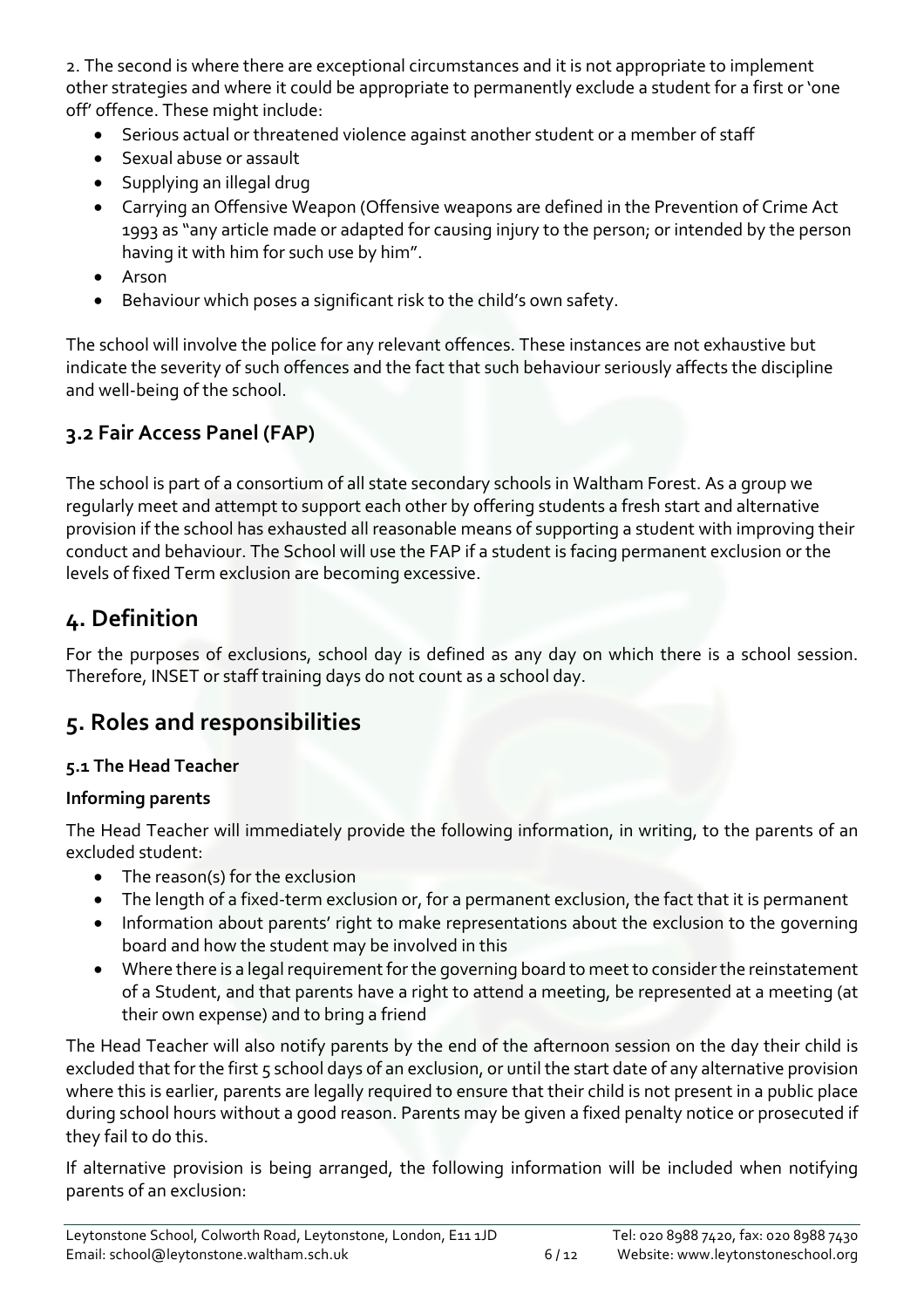- The start date for any provision of full-time education that has been arranged
- The start and finish times of any such provision, including the times for morning and afternoon sessions, where relevant
- The address at which the provision will take place
- Any information required by the student to identify the person they should report to on the first day

Where this information on alternative provision is not reasonably ascertainable by the end of the afternoon session, it may be provided in a subsequent notice, but it will be provided no later than 48 hours before the provision is due to start. The only exception to this is where alternative provision is to be provided before the sixth day of an exclusion, in which case the information can be provided with less than 48 hours' notice with parents' consent.

#### **Informing the governing board and local authority**

The Head Teacher will immediately notify the governing board and the local authority (LA) of:

- A permanent exclusion, including when a fixed-period exclusion is made permanent
- Exclusions which would result in the student being excluded for more than 5 school days (or more than 10 lunchtimes) in a term
- Exclusions which would result in the student missing a public examination

For a permanent exclusion, if the student lives outside the LA in which the school is located, the Head Teacher will also immediately inform the student's 'home authority' of the exclusion and the reason(s) for it without delay.

For all other exclusions, the Head Teacher will notify the governing board and LA once a term.

#### **5.2 The governing board**

Responsibilities regarding exclusions are delegated to the Governors Disciplinary Committee (GDC) consisting of at least 3 governors.

The GDC has a duty to consider the reinstatement of an excluded Student (see section 6).

Within 14 days of receipt of a request, the governing board will provide the secretary of state and the local authority with information about any exclusions in the last 12 months.

For a fixed-period exclusion of more than 5 school days, the governing board will arrange suitable fulltime education for the student. This provision will begin no later than the sixth day of the exclusion.

Provision does not have to be arranged for students in the final year of compulsory education who do not have any further public examinations to sit.

### **5.3 The LA**

For permanent exclusions, the LA is responsible for arranging suitable full-time education to begin no later than the sixth day of the exclusion.

# **6. Considering the reinstatement of a Student**

The GDC will consider the reinstatement of an excluded student within 15 school days of receiving the notice of the exclusion if:

- The exclusion is permanent
- It is a fixed-term exclusion which would bring the student's total number of school days of exclusion to more than 15 in a term
- It would result in a student missing a public examination

If requested to do so by parents, the GDC will consider the reinstatement of an excluded student within 50 school days of receiving notice of the exclusion if the student would be excluded from school for more than 5 school days, but less than 15, in a single term.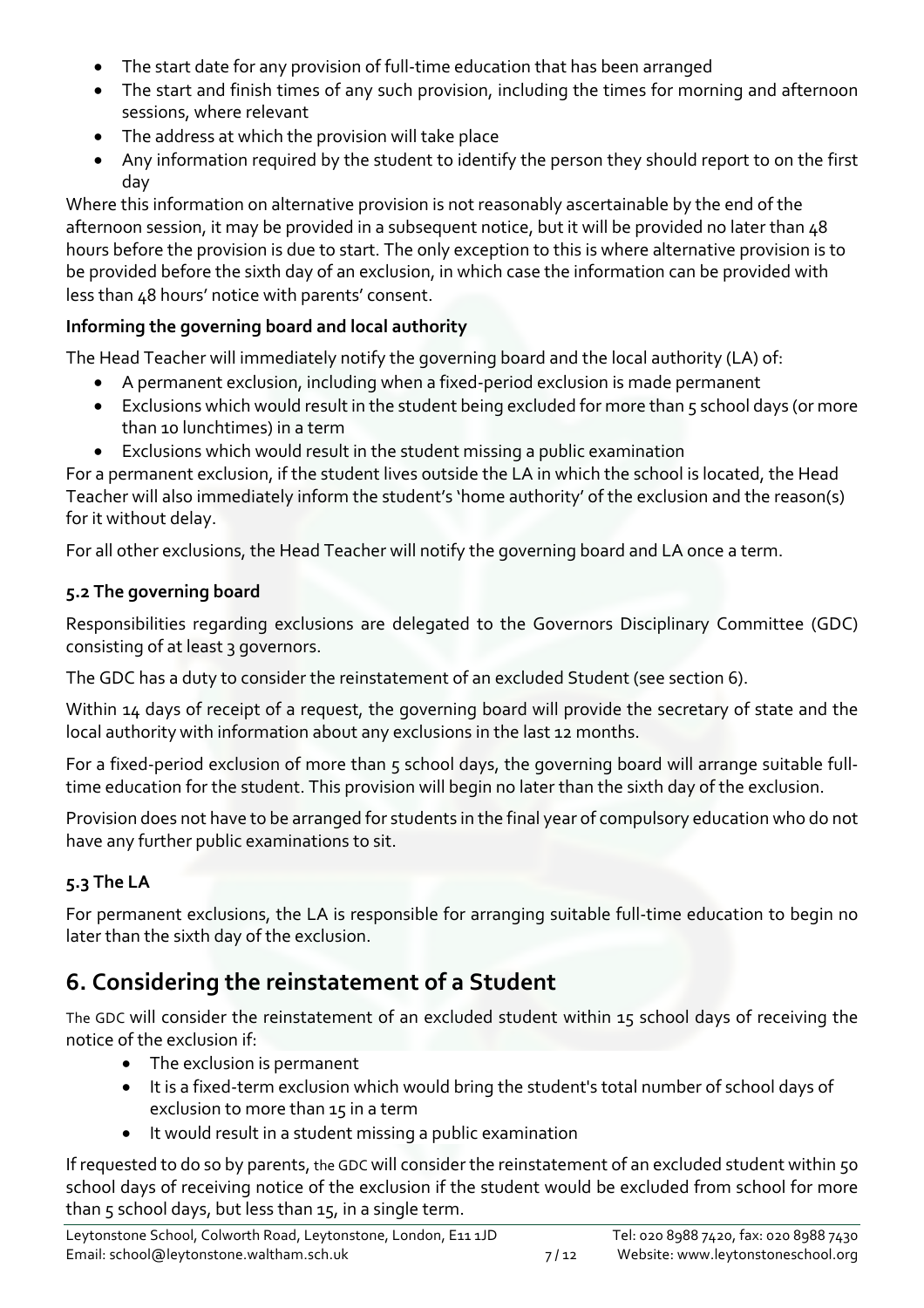Where an exclusion would result in a student missing a public examination, the GDC will consider the reinstatement of the student before the date of the examination. If this is not practicable, the chair of the governing board (or the vice-chair where the chair is unable to make this consideration) will consider the exclusion independently and decide whether or not to reinstate the Student.

The GDC can either:

- Decline to reinstate the student, or
- Direct the reinstatement of the student immediately, or on a particular date

In reaching a decision, the GDC will consider whether the exclusion was lawful, reasonable and procedurally fair and whether the Head Teacher followed their legal duties. They will decide whether or not a fact is true 'on the balance of probabilities', which differs from the criminal standard of 'beyond reasonable doubt', as well as any evidence that was presented in relation to the decision to exclude.

Minutes will be taken of the meeting, and a record of evidence considered kept. The outcome will also be recorded on the student's educational record.

The GDC will notify, in writing, the Head Teacher, parents and the LA of its decision, along with reasons for its decision, without delay.

Where an exclusion is permanent, the GDC decision will also include the following:

- The fact that it is permanent
- Notice of parents' right to ask for the decision to be reviewed by an independent review panel, and:
	- The date by which an application for an independent review must be made
	- The name and address to whom an application for a review should be submitted
	- That any application should set out the grounds on which it is being made and that, where appropriate, reference to how the student's SEN are considered to be relevant to the exclusion
	- That, regardless of whether the excluded student has recognised SEN, parents have a right to require the Local Authority to appoint an SEN expert to attend the review
	- Details of the role of the SEN expert and that there would be no cost to parents for this appointment
	- That parents must make clear if they wish for an SEN expert to be appointed in any application for a review
	- That parents may, at their own expense, appoint someone to make written and/or oral representations to the panel, and parents may also bring a friend to the review
	- That if parents believe that the exclusion has occurred as a result of discrimination, they may make a claim under the Equality Act 2010 to the first-tier tribunal (special educational needs and disability), in the case of disability discrimination, or the county court, in the case of other forms of discrimination. A claim of discrimination made under these routes should be lodged within 6 months of the date on which the discrimination is alleged to have taken place

# **7. An independent review**

If parents apply for an independent review, the Local Authority will arrange for an independent panel to review the decision of the governing board not to reinstate a permanently excluded student.

Applications for an independent review must be made within 15 school days of notice being given to the parents by the GDC of its decision to not reinstate a student.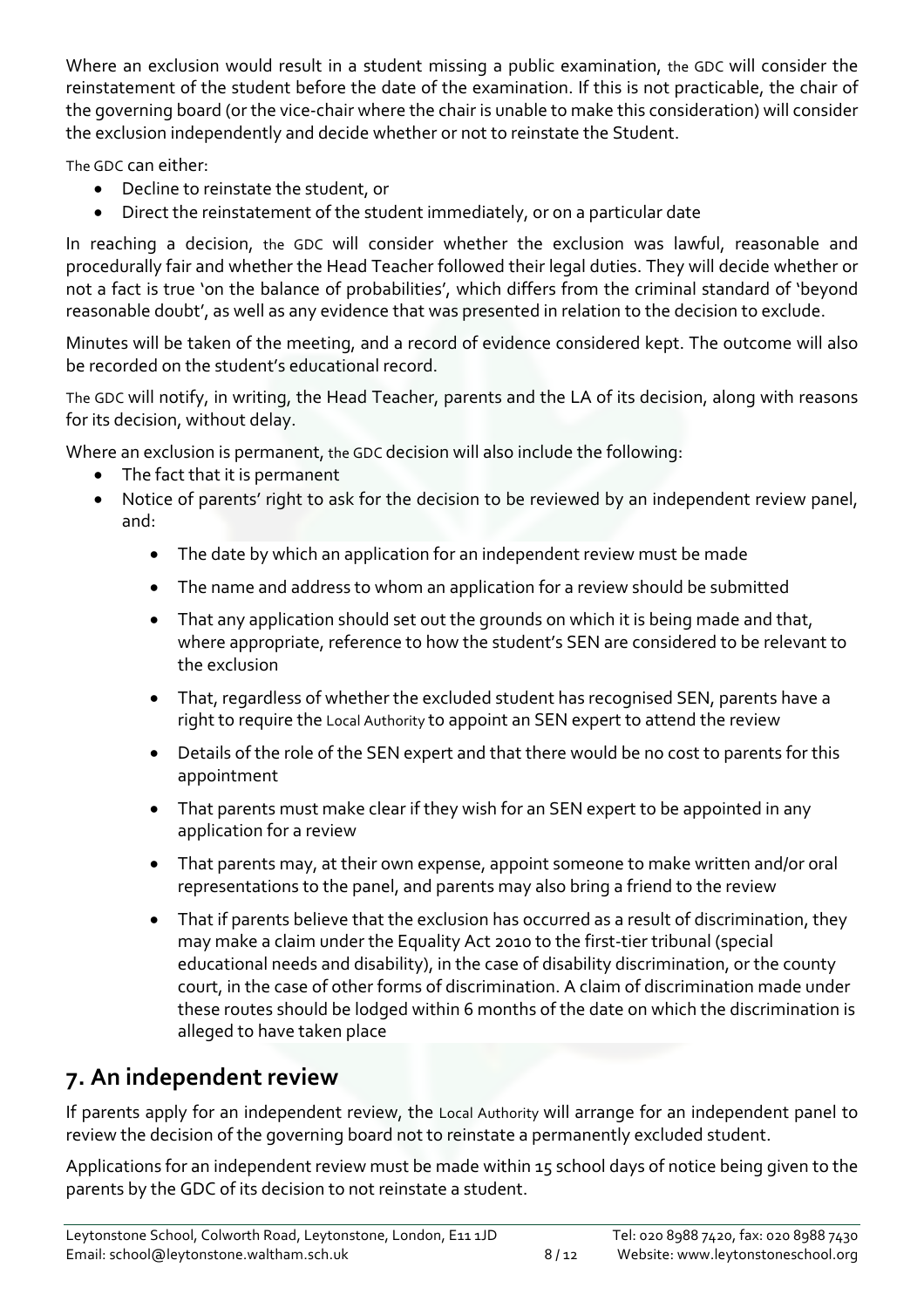A panel of 3 or 5 members will be constituted with representatives from each of the categories below. Where a 5-member panel is constituted, 2 members will come from the school governor's category and 2 members will come from the Head Teacher category:

- A lay member to chair the panel who has not worked in any school in a paid capacity, disregarding any experience as a school governor or volunteer
- School governors who have served as a governor for at least 12 consecutive months in the last 5 years, provided they have not been teachers or Head Teachers during this time
- Head Teachers or individuals who have been a Head Teacher within the last 5 years
- A person may not serve as a member of a review panel if they:
- Are a member of the Local Authority or governing board of the excluding school
- Are the Head Teacher of the excluding school, or have held this position in the last 5 years
- Are an employee of the Local Authority or the governing board, of the excluding school (unless they are employed as a Head Teacher at another school)
- Have, or at any time have had, any connection with the Local Authority school, governing board, parents or student, or the incident leading to the exclusion, which might reasonably be taken to raise doubts about their impartially
- Have not had the required training within the last 2 years (see appendix 1 for what training must cover)

A clerk will also be appointed to the panel.

The independent panel will decide one of the following:

- Uphold the governing board's decision
- Recommend that the governing board reconsiders reinstatement
- Quash the governing board's decision and direct that they reconsider reinstatement (only when the decision is judged to be flawed)

The panel's decision can be decided by a majority vote. In the case of a tied decision, the chair has the casting vote.

# **8. School registers**

A student's name will be removed from the school admissions register if:

- 15 school days have passed since the parents were notified of the exclusion panel's decision to not reinstate the student and no application has been made for an independent review panel, or
- The parents have stated in writing that they will not be applying for an independent review panel

Where an application for an independent review has been made, the governing board will wait until that review has concluded before removing a student's name from the register.

Where alternative provision has been made for an excluded student and they attend it, code B (education off-site) or code D (dual registration) will be used on the attendance register.

Where excluded students are not attending alternative provision, code E (absent) will be used.

# **9. Returning from a fixed-term exclusion**

Following a fixed-term exclusion, a re-integration meeting will be held involving the student, parents, a member of senior staff and other staff, where appropriate.

The following measures may be implemented when a Student returns from a fixed-term exclusion and will be minuted in the meeting:

- Agreeing a behaviour contract
- Student will go on a Pastoral Support Plan
- Putting a student 'on report'
- Internal isolation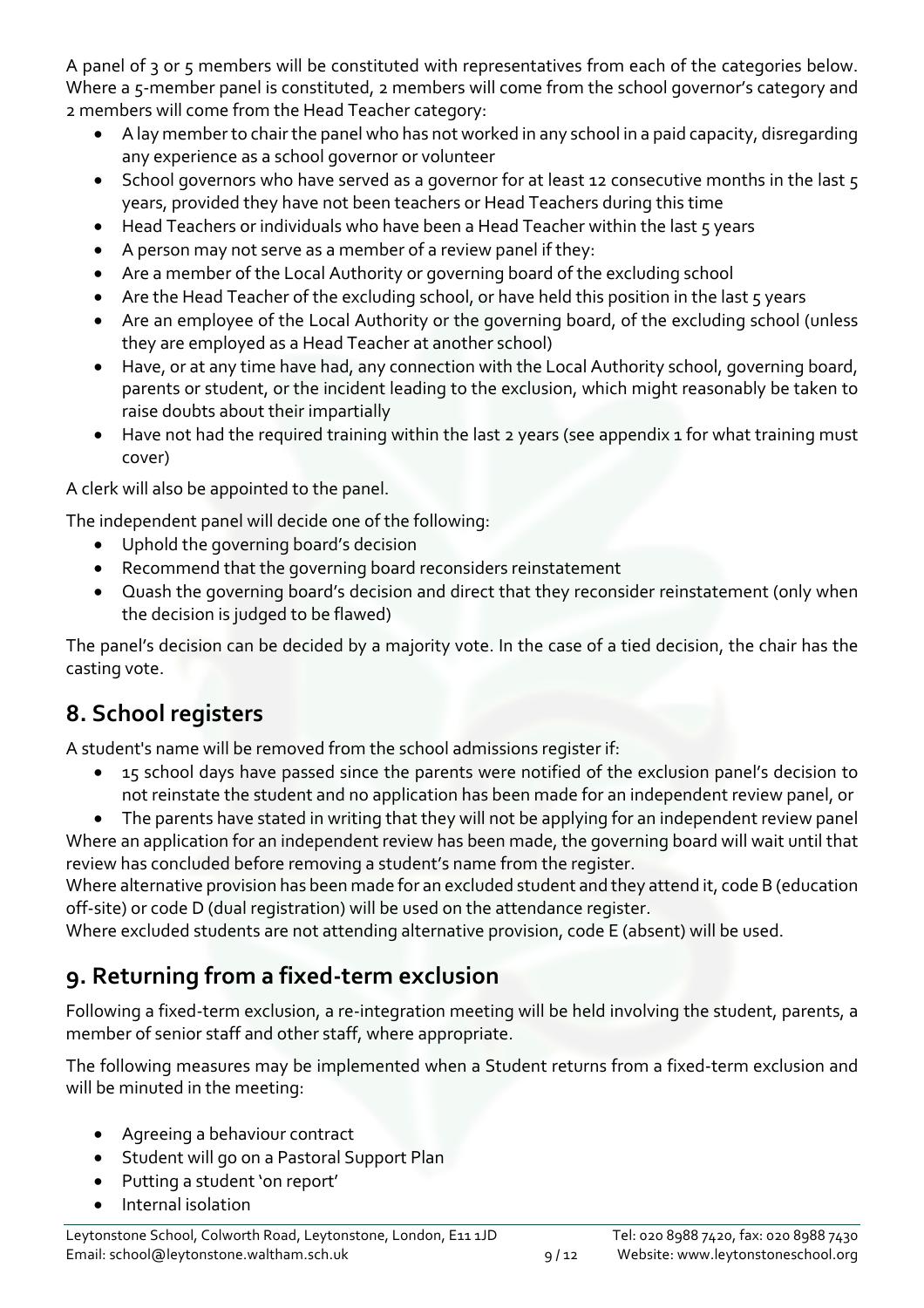• Individual Behaviour Plan

# **10. Monitoring arrangements**

The Deputy Head responsible for Pastoral Engagement monitors the number of exclusions every term and reports back to the head teacher and governing board. They also liaise with the local authority to ensure suitable full-time education for excluded Students.

This policy will be reviewed by the Chair of Governors every 3 years. At every review, the policy will be shared with the governing board.

# **11. Links with other policies**

This exclusions policy is linked to our

- Behaviour policy
- SEN policy
- Anti-Bullying Policy
- Safeguarding and Child Protection policies including Peer on Peer abuse policy

# **Appendix 1: Independent review panel training**

The Local Authority must ensure that all members of an independent review panel and clerks have received training within the 2 years prior to the date of the review.

Training must have covered:

The requirements of the primary legislation, regulations and statutory guidance governing exclusions, which would include an understanding of how the principles applicable in an application for judicial review relate to the panel's decision making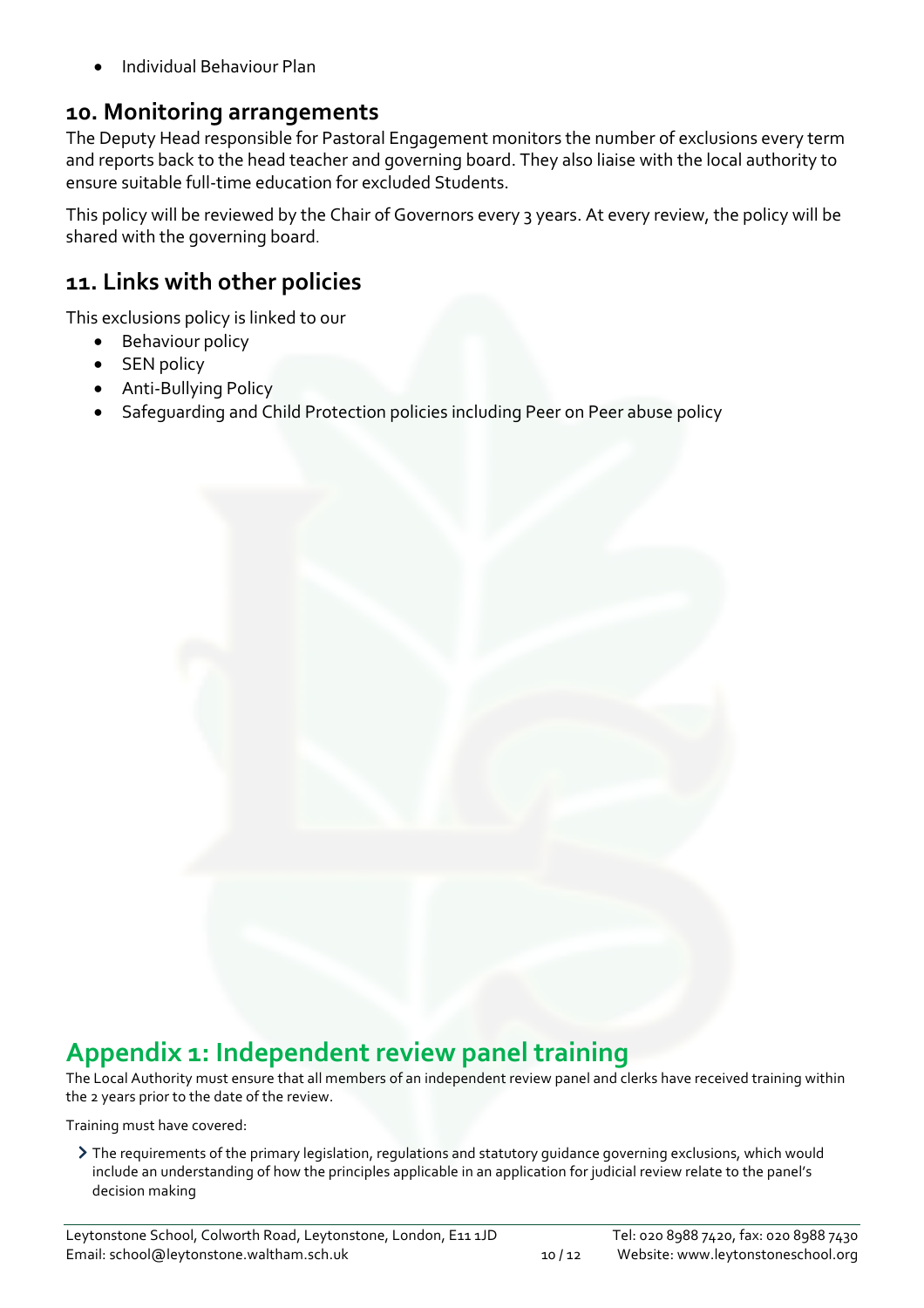- The need for the panel to observe procedural fairness and the rules of natural justice
- $\triangleright$  The role of the chair and the clerk of a review panel
- The duties of Head Teachers, governing boards and the panel under the Equality Act 2010
- The effect of section 6 of the Human Rights Act 1998 (acts of public authorities unlawful if not compatible with certain human rights) and the need to act in a manner compatible with human rights protected by that Act

### **Appendix 2: Procedure for reintegration following Fixed Term Exclusion**

The following is a procedural guide for SLT Pastoral Line Links (SLT), Heads of Year (HOY) and Form Tutors (FT) to use in the reintegration of students following fixed-term exclusion.

AHEAD OF THE REINTEGRATION MEETING

When the decision to exclude has been taken the following will happen:

1.The SLT Line Link or HOY depending on circumstance contacts the parents/carers of the student and informs them of the incident that is being investigated and if already arranged:

a.Of the nature of the exclusion;

b.How long it is for;

c.Of the intended date and time of the reintegration meeting (agreed with the parent/carer and then confirmed with the school admin team including Attendance Officer).

2.Point c above can be arranged by the School Office Manager if at the first point of communication this was not yet arranged. The SLT line link or HOY will need to arrange with them who will attend and the best time for a reintegration meeting to be held and this is then confirmed with parents/carers.

3.The HOY or member of SLT who will lead the reintegration meeting will arrange the terms of the return to School Agreement Following Exclusion. This may include one or more of the following:

- Personalised timetable
- Restorative meeting held between relevant parties
- Intervention/support strategy ie external agency referral to be discussed and agreed by parent.

4.The HOY or member of SLT that will lead the reintegration meeting arranges a room for it to take place in.

#### **AT THE REINTEGRATION MEETING**

5.The HOY or member of SLT leading the reintegration meeting collects any relevant paper work, the students' latest Progress report and takes the student and their parents/carers to the venue for the meeting.

6.The HOY or member of SLT leading the reintegration meeting will make a judgement on whether or not to have the student in from the beginning of the meeting or start by talking with the parent/carer first – If the parent is spoken to first then the way that the meeting will progress is to be agreed before inviting the student in.

7.The HOY or member of SLT leading the reintegration meeting will speak with the student and discuss a way forward in order to allow for reintegration to occur, to one or a combination of the following:

a.If applicable, a restorative meeting with any member of the school community affected by the negative conduct leading to the exclusion;

b.If applicable, any alternative provision to be agreed in order to support a return to positive conduct;